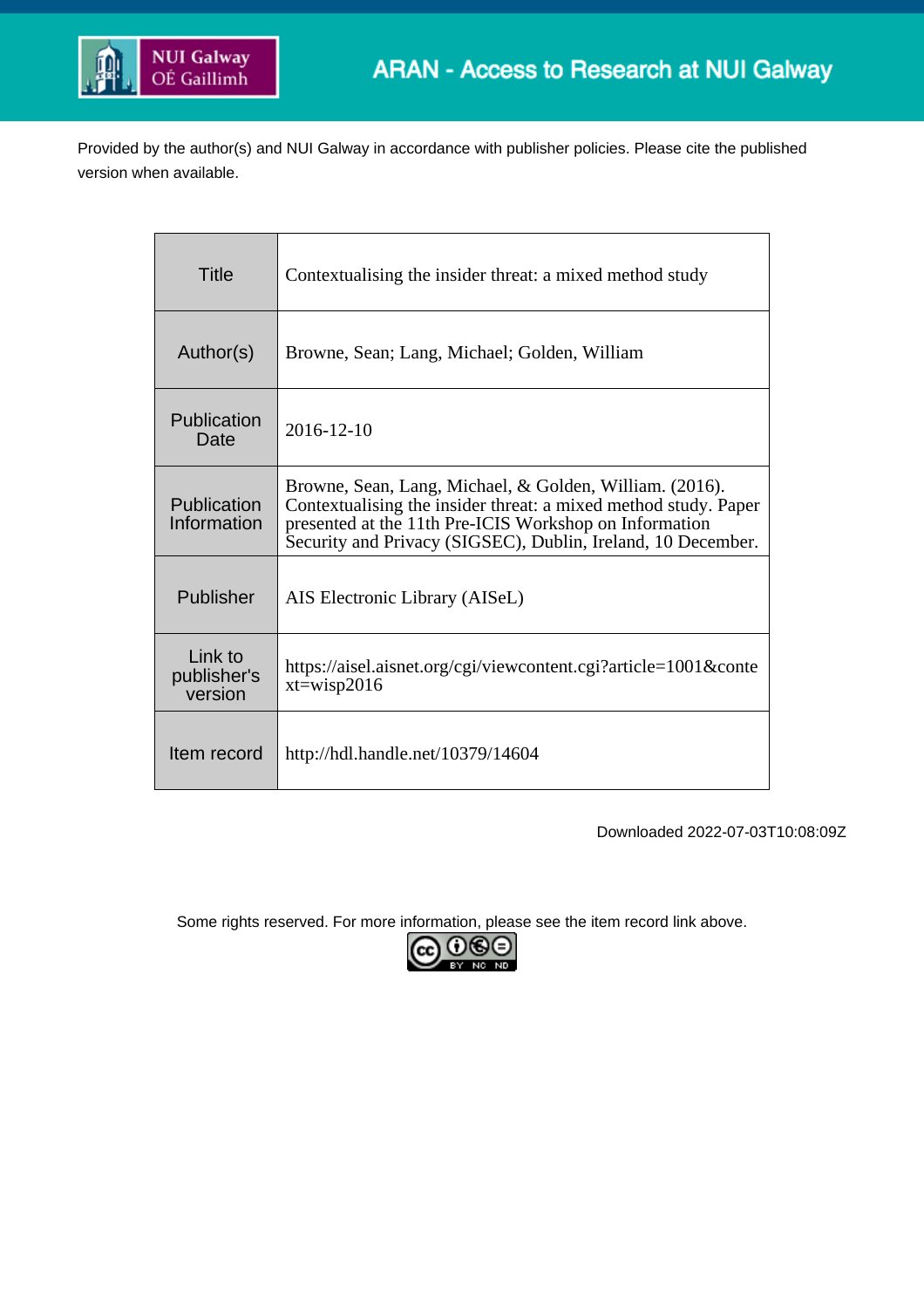# **Contextualising the Insider Threat: A Mixed Method Study**

**Sean Browne** Whitaker Institute, NUI Galway, Ireland, s.browne2@nuigalway.ie **Willie Golden** Whitaker Institute, NUI Galway, Ireland, willie.golden@nuigalway.ie **Michael Lang** Whitaker Institute, NUI Galway, Ireland, michael.lang@nuigalway.ie

## **ABSTRACT**

The insider threat is potentially the most damaging and costly threat to organisations, and while there is a considerable body of literature aimed at understanding this phenomenon, we contend that the theories contained in such literature are most beneficial if they can be utilised in a way that is contextually relevant. Our research, and this paper, is specifically focussed on developing and improving this contextual validity.

We find that malicious acts arising from disgruntlement are perceived as very real problems in practice. We also present a current list of non-malicious aberrant behaviours and show how they rank in relative seriousness to one another.

Given that the primary motivation for conducting this study is the view that reliance on the traditional conceptualisation of a boundary or perimeter is no longer viable, our essential contribution lies in devising a series of vignettes that empirically reflect this current contextual validity.

**Keywords:** Insider Threat, Malicious Behaviour, Non-malicious Behaviour, Computer Abuse, Data Mobility, Shadow IT.

## **INTRODUCTION**

In the modern networked world, replete with massive amounts of data, one of the greatest economic threats facing organisations is information loss inflicted by actors either from within or external to the organisation. While much attention has been paid in the past to the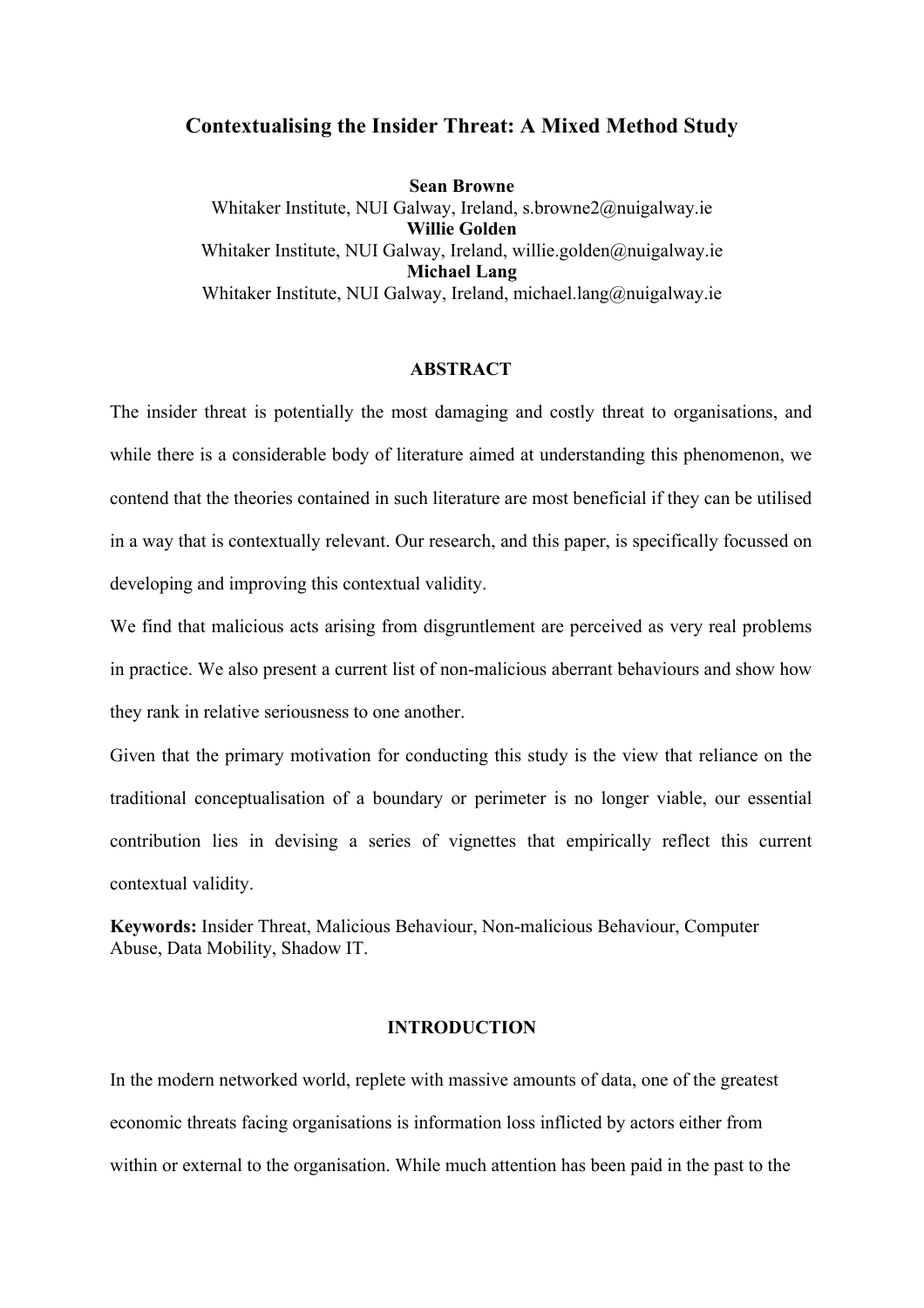external threats, the internal threat is gaining ground in the minds of those concerned with information security. Recent industry reports have variously described it as a 'huge problem' (van Kessel and Allan 2014) or indeed a 'relentless problem' (Vorometric 2015) and a problem that is becoming 'more serious' (Trendmicro 2014). Both the FBI and Homeland Security have warned that "disgruntled and former employees pose a significant cyber threat" (FBI and DHS 2014) and one of the world's most respected information security training organisation reports that 74% of companies are concerned about insider threats (SANS Institute 2015).

Notably, this concern about the insider threat is not confined to industry and consultant-led reports. Within the academic field the insider threat has been described as the greatest threat of all (Warkentin and Willison 2009), a significant threat to organisations (D'Arcy and Devaraj 2012; D'Arcy and Hovav 2009; D'Arcy et al. 2009), and a major concern (Siponen and Vance 2010). In fact Vance et al (2013) open their paper by stating that a persistent problem in information security is insiders who abuse the trust placed in them. Furthermore, when proposing a research agenda for the Behavioural Information Security field, Willison and Warkentin (2013) assert that insider computer abuse has the greatest potential for loss and damage to the employer and they call for research that considers the thought process of the offender. This current study is motivated by a desire to contribute towards answering this call.

### **THEORETICAL FRAMEWORK**

As part of the Behavioural Infosec research field, our overall aim is to contribute to a greater understanding of non-compliant information security behaviour in the organisational context. Regarded as being crucial for organisations that want to leverage their human capital (Bulgurcu et al. 2010), one of the theories used to examine non-compliant behaviour that has proven popular in prior studies is Deterrence theory. With its origins in the works of early classical philosophers and subsequent criminological works it was introduced to the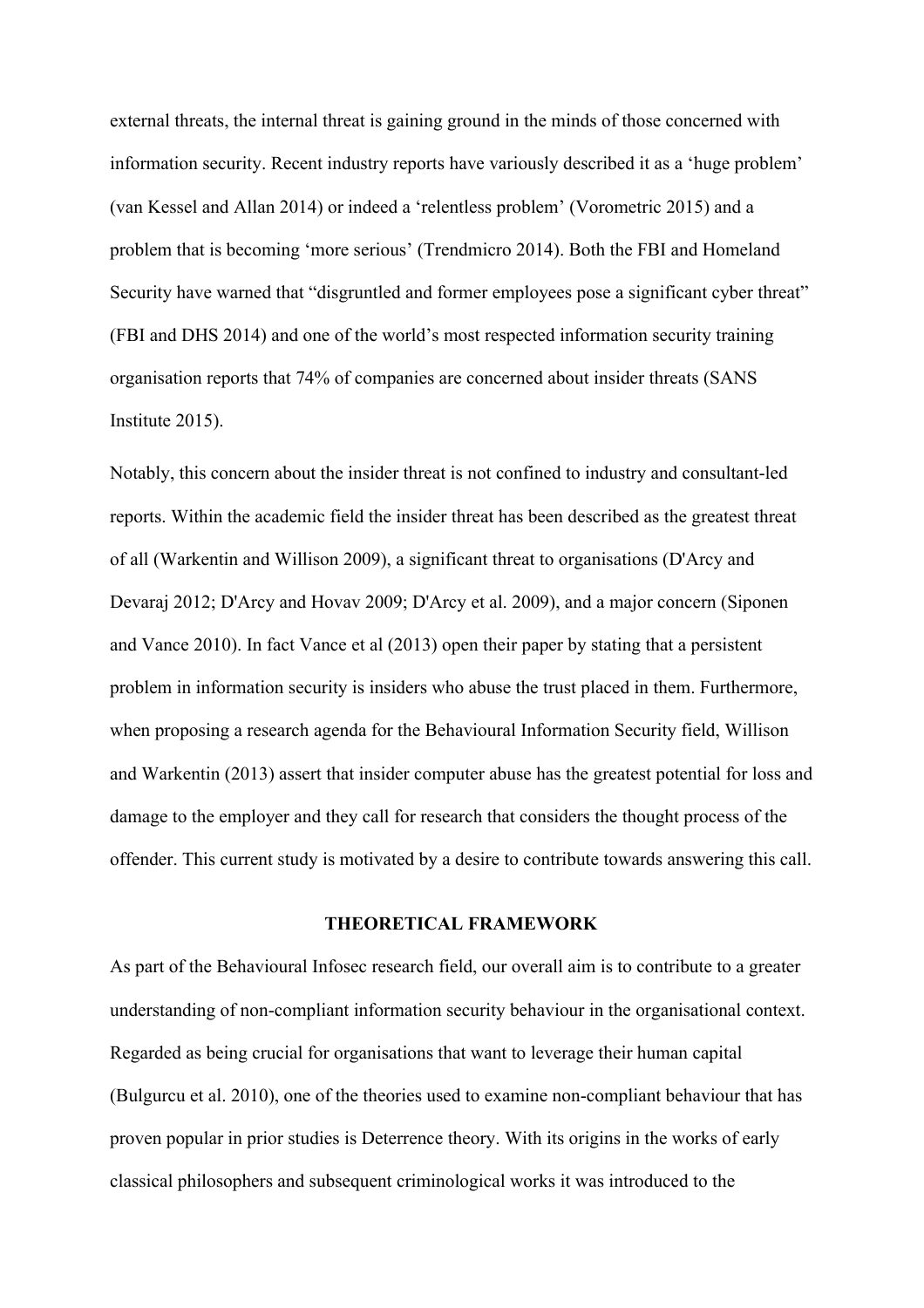mainstream IS literature with Straub's seminal (1990) study, showing that security countermeasures had a deterrent effect on intentional system misuse. While subsequent studies extended the theory to show that awareness of these countermeasures was in itself a deterrent to such behaviour (D'Arcy et al. 2009) others have sought to combine the theory with other theories. For example in (Siponen and Vance 2010) where Neutralisation Theory was incorporated, the deterrent effects of all forms of sanctions were rendered insignificant, and in (Barlow et al. 2013) only one of the three neutralisations examined were found to have a significant effect on intention to violate policy. Similarly with the inclusion of Ethics theory, it has been shown that, with the exception of sabotage, codes of ethics have no effect on computer abuse judgements and intentions (Harrington 1996) while (Hu et al. 2011) point to the importance of the level of self control among potential offenders. Social Bond Theory has also been used to examine aberrant behaviour (Cheng et al. 2013) with varying results between an individual's bond to co-workers and to the organisation. In summary, when viewed as a whole, deterrence based studies have to date presented disparate findings. There are several methodological approaches suggested for addressing this, one of which is to measure perceived the benefits of the behaviour in question in conjunction with perceived sanctions (D'Arcy and Herath 2011).

With a view to examining the impact of both sanctions and expected benefits of aberrant behaviour we have therefore chosen Rational Choice Theory (RCT) as the basis for our theoretical model (Nagin and Paternoster 1993; Paternoster and Simpson 1996). Commonly applied in criminal behaviour studies, a succinct description of the theory is available in (McCarthy 2002) where it is described as:

*"The rational choice approach to crime assumes that crime can be understood as if people choose to offend by using the same principles of cost-benefit analysis they use when selecting legal behaviours."*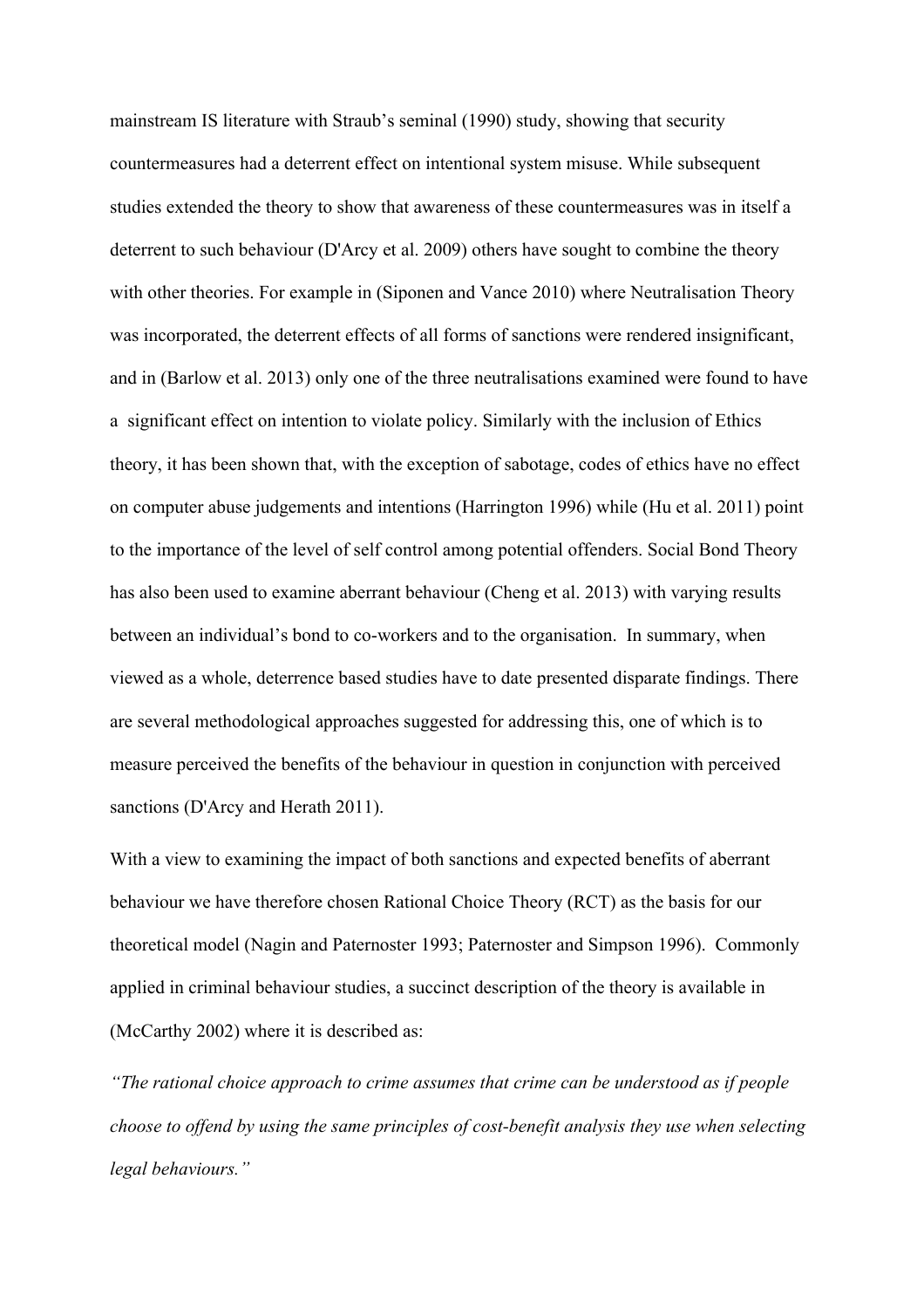In addition to the dual focus on both the negative and positive consequences of human choicemaking, our selection of the theory follows the logic expressed in (Paternoster and Simpson 1996; Vance and Siponen 2012) that RCT is particularly appropriate for explaining crimes of a so-called "white-collar" nature involving a deliberate decision processes. Given that the focus of this study is insider deliberate actions, it therefore seems appropriate to use RCT as a fulcrum around which to base our theoretical model.

However, simply adopting a theory or introducing additional constructs to existing theories is not sufficient. We also need to consider how we operationalise these models, what artefacts the measurement instruments contain and how we can make them relevant using empirical means. Effectively we need ensure that they are contextually relevant.

### **CONTEXTUALISATION**

This paper considers contextualisation from two perspectives, namely the position of the research in the overall body of research and the real world setting that it concerns.

Firstly, at its most basic level contextualisation refers to where within the IS security threat landscape the research is situated. Loch et al (1992) identified four dimensions of Information Systems Security, which was subsequently expanded on by Willison and Warkentin (2013) when they described a continuum of internal violations, ranging from passive non-volitional non-compliance, to intentional malicious computer abuse. In excluding passive or accidental actions of employees, this study is firmly placed in the volitional / intentional sphere. Thus the word "intentional" takes on a critical importance and it is crucial to understand that this includes both non-malicious as well as malicious actions.

Secondly, contextualisation also concerns the real world setting in which we apply our research, recognising that the fundamental nature of that world changes over time. In terms of external threats prior studies have focussed on the technical aspects of information security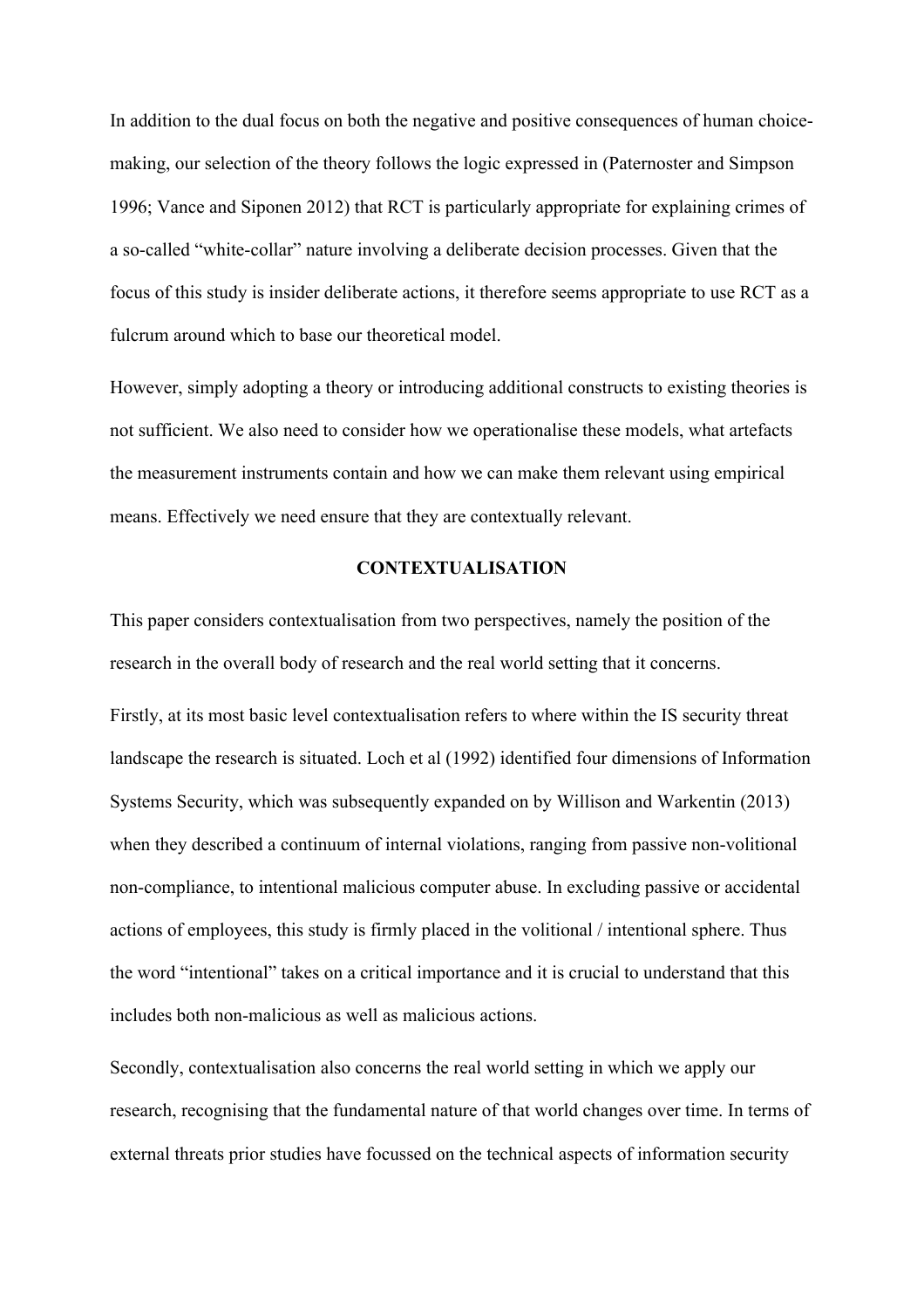designed to prevent or detect what could be described as intruders (Cavusoglu et al. 2005; Cavusoglu et al. 2009; Lee and Larsen 2009; Yue and Cakanyildirim 2007). Much of the internal threat based literature has dealt with issues like inappropriate use of organisational systems (Liao et al. 2009) or inappropriate accessing of information by employees (Hovav and D'Arcy 2012). What these studies have as a common denominator is the way in which they conceptualise information security – as something that can be protected within an organisational boundary.

However this reliance on the traditional conceptualisation of a boundary or perimeter is no longer viable in the modern networked world (Edwards 2013; Rebollo et al. 2012; Zissis and Lekkas 2012). In today's world of tech-savvy employees, data mobility and flexible working arrangements, employees' technology demands are increasingly being met by a multitude of providers, ultimately giving rise to an information ecosystem that is far removed from the traditional organisational boundaries.

Such is the rate of the change in the modern world that even language cannot keep pace. Terms like 'The Cloud', 'BYOD' and the ubiquitous use of the word 'apps' have entered our everyday lexicon, and connote an idea of data and information mobility. Further descriptions such as; 'Stealth IT', 'Workaround Systems' and 'Feral Systems' (Fürstenau and Rothe 2014; Silic and Back 2014), emphasise the lack of agreed definitions but also point to the relentlessly changing nature of the way we work.

For example, Nasuni (2014) relates the change of emphasis to the availability of technology and a corresponding "culture of convenient, 'always on' access to information" and Schalow et al. (2013) argue that the blurring of work and personal life boundaries is nothing new but is driven by the consumerisation of Information Technology. In fact Banham (2015) suggests that embracing this trend is imperative, primarily because of its inevitability.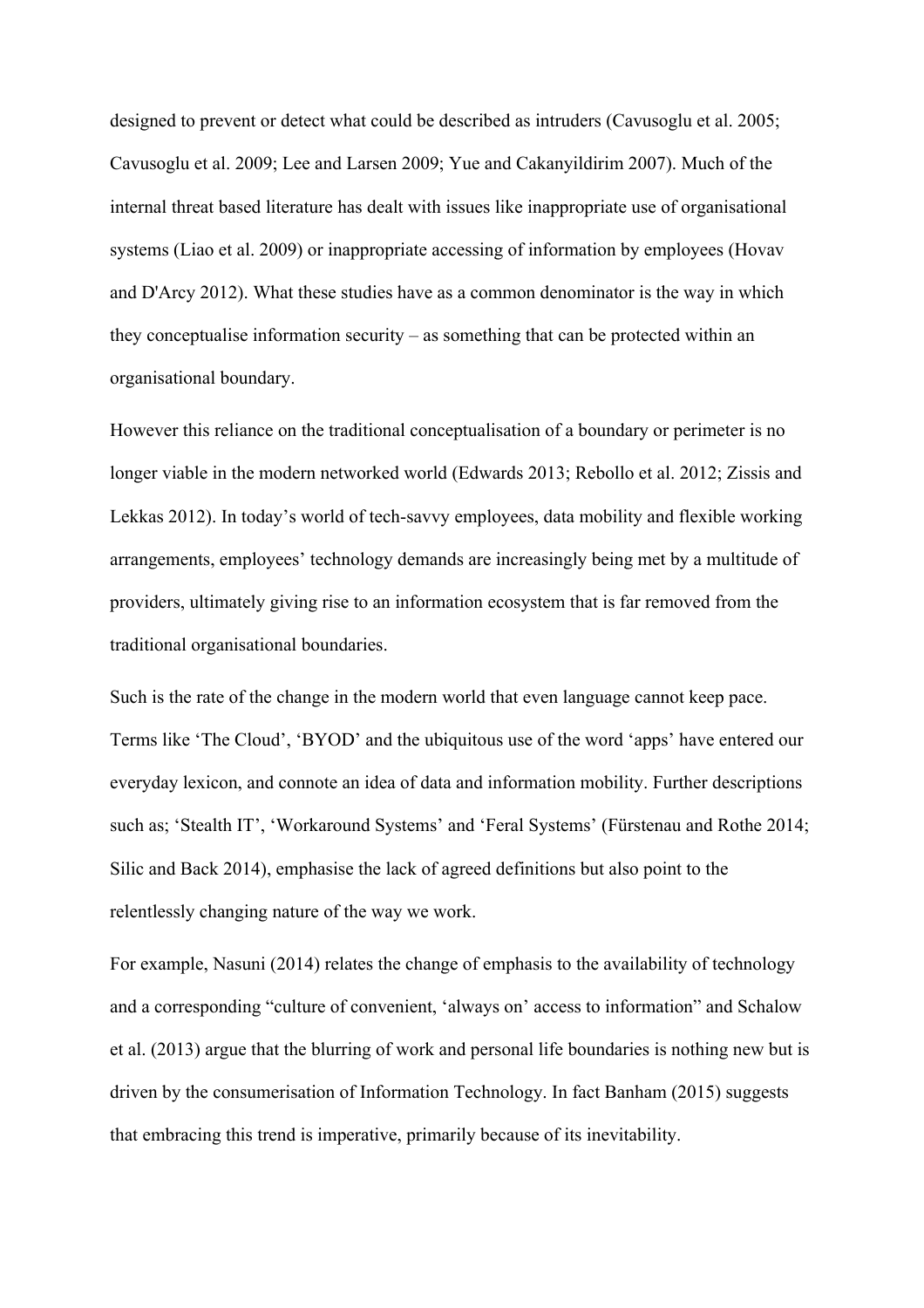This desire to embrace non-institutional based information solutions is not new however. More than thirty years ago, using an analogous term "end-user computing" (EUC), Alavi and Weiss (1985) warned of the organisational risk of what they describe as "a rapidly growing and irreversible phenomenon", or as Doll and Torkzadeh (1988) put it "one of the most significant phenomena to occur in the information systems industry".

Whatever the reasons for the change in the relationship between technology and work, the reality is that a common element of the technological behavioural practices that are now in vogue involves greatly increased dispersion of data and information outside the traditional perimeter of the organisation. The literature and the discussion above also indicate that attempting to put a label on this paradigm shift is problematic and so we defer to Silic and Back (2014) and adopt their language in describing the new IS context as including "all hardware, software or any other solutions used by employees which are not approved by the IT department." The next logical step then is asking to what extent previously used instruments for testing our behavioural theories are still relevant in this new IS context, and it is the resulting measurement instruments that the remainder of this paper concerns itself with.

# **METHODOLOGY**

## **Approach**

In acknowledging the debate that exists in the information systems field about the relative importance of rigour and relevance in research, Siponen and Vance (2014) caution against the use of research instruments that are out of touch with practice. They suggest a number of guidelines for instrumentation design that are intended to improve practical relevance of research in information security without any loss in rigour, and point out that most existing studies meet less than half of their proposed recommendations – a deficiency that we are addressing in this and future research.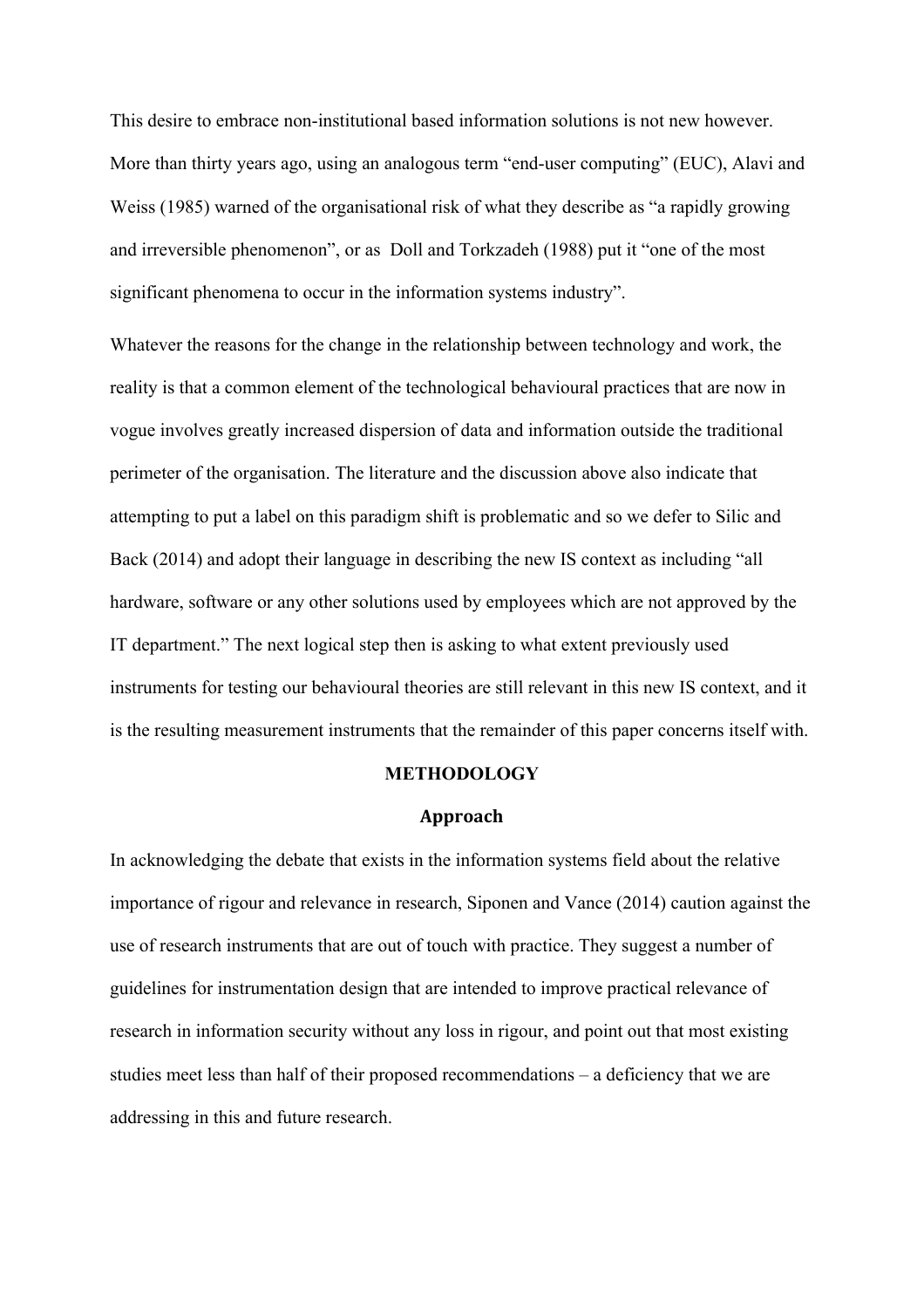However what is of primary concern to this particular paper are their primary guidelines; that studies should measure specific violations rather than an abstract representation of violations, and that these should be violations that are deemed important by those practicing in the field In order to adhere to these primary recommendations, three approaches are suggested (1) basing topics on a list obtained from literature and getting practitioners to rank them, (2) developing multiple scenarios and getting comments from practitioners or (3) using a belief elicitation technique (Limayem and Hirt 2003) to ask practitioners what their greatest concerns are (Siponen and Vance 2014).



## **Figure 1:** Research Method and Objectives

Our approach has been a combination of all three. In the first instance, a review of the literature was undertaken to establish a baseline of offences with potential relevance. These formed the basis for developing an interview protocol used to conduct a series of expert 'semi-structured' interviews. However, being cognisant of the sensitive nature of the subject matter and the potential reticence of respondents to reply to direct questioning, on occasions the protocol was deviated from during the interview process. The interviews were then analysed and the principal findings were further examined, for ranking, via a survey instrument using a separate cohort of information security professionals.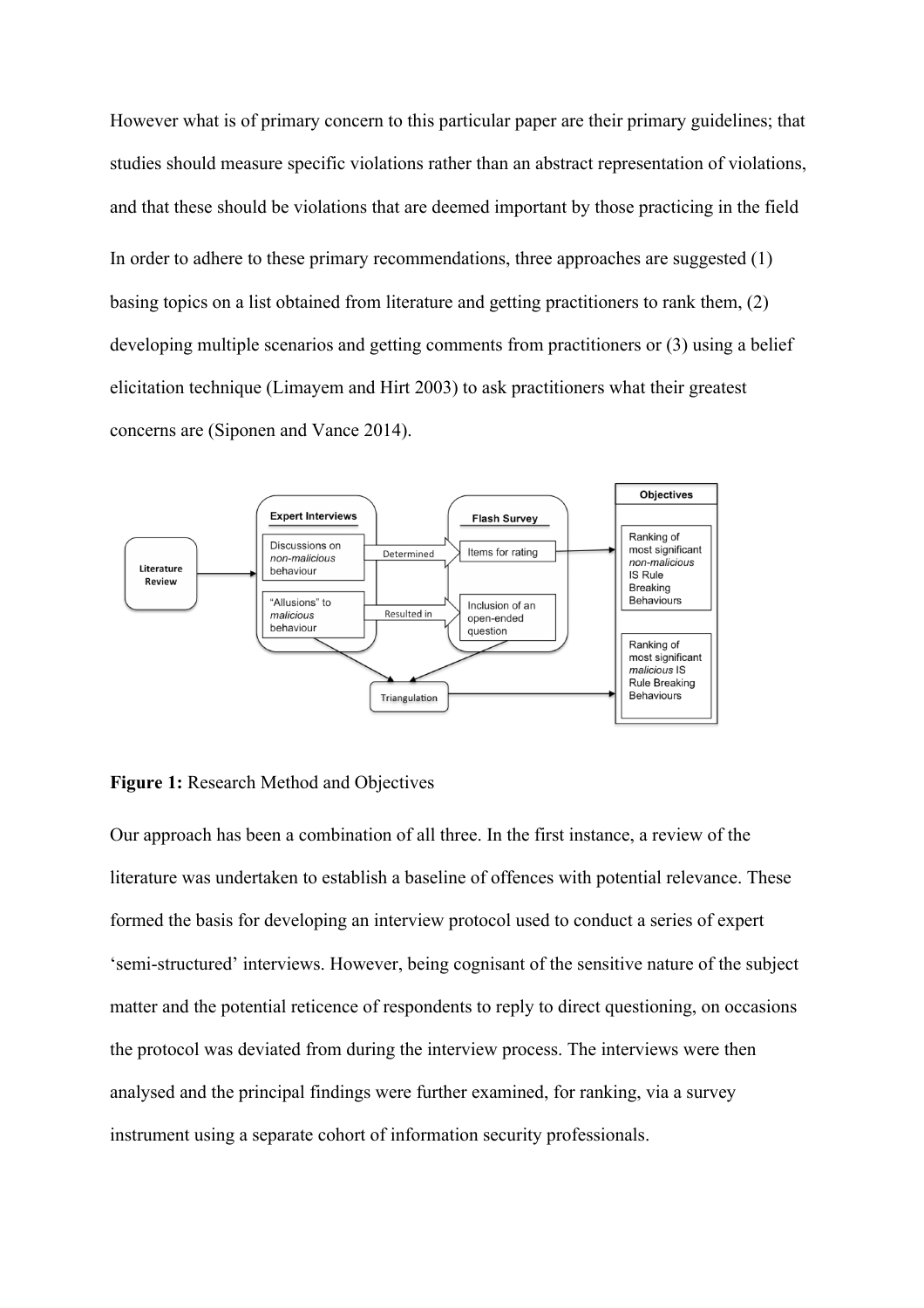### **Interviews**

The Linkedin social networking site was used to "connect" with a number of information security professionals. Their selection was random but was governed by two criteria (a) that they were senior professionals currently working in information systems security and (b) that their roles spanned a number of different industries. In order to manage this process, the search for connections was conducted among the membership of the Irish chapter of ISACA. It was important to the validity of the study that a comprehensive cross-section of opinions was elicited and so two internationally active security consultants were also included in the expert pool to expand the breadth of organisational types in the sample.

Initially, invitations to participate were e-mailed to 19 individuals and interviews were commenced as soon as the first acceptance was received. The interview protocol was made up of a series of six primary questions designed to determine the interviewees opinion on (a) what type of actual actions of employees give them cause for concern; (b) if there are specific IS policies or standards in their organisation targeted at employees; (c) if the interviewees had to deal with many security incidents involving insiders and examples thereof; (d) why employees might break the rules even when they know they exist; (e) the arguments employees use to defend their actions and (f) if there are any screening measures used in the hiring of new employees.

Interviews were analysed immediately after completion and it was decided to cease interviewing new subjects when data saturation was reached. Defined as the point at which any additional data provides few, if any, new information or suggests new themes (Saunders et al. 2012) or incremental learning is minimal (Eisenhardt 1989), this occurred after 9 interviews. This was not considered surprising given the design and purpose of the interviews was to elicit opinions from experienced practitioners on their greatest concerns about employee behaviour.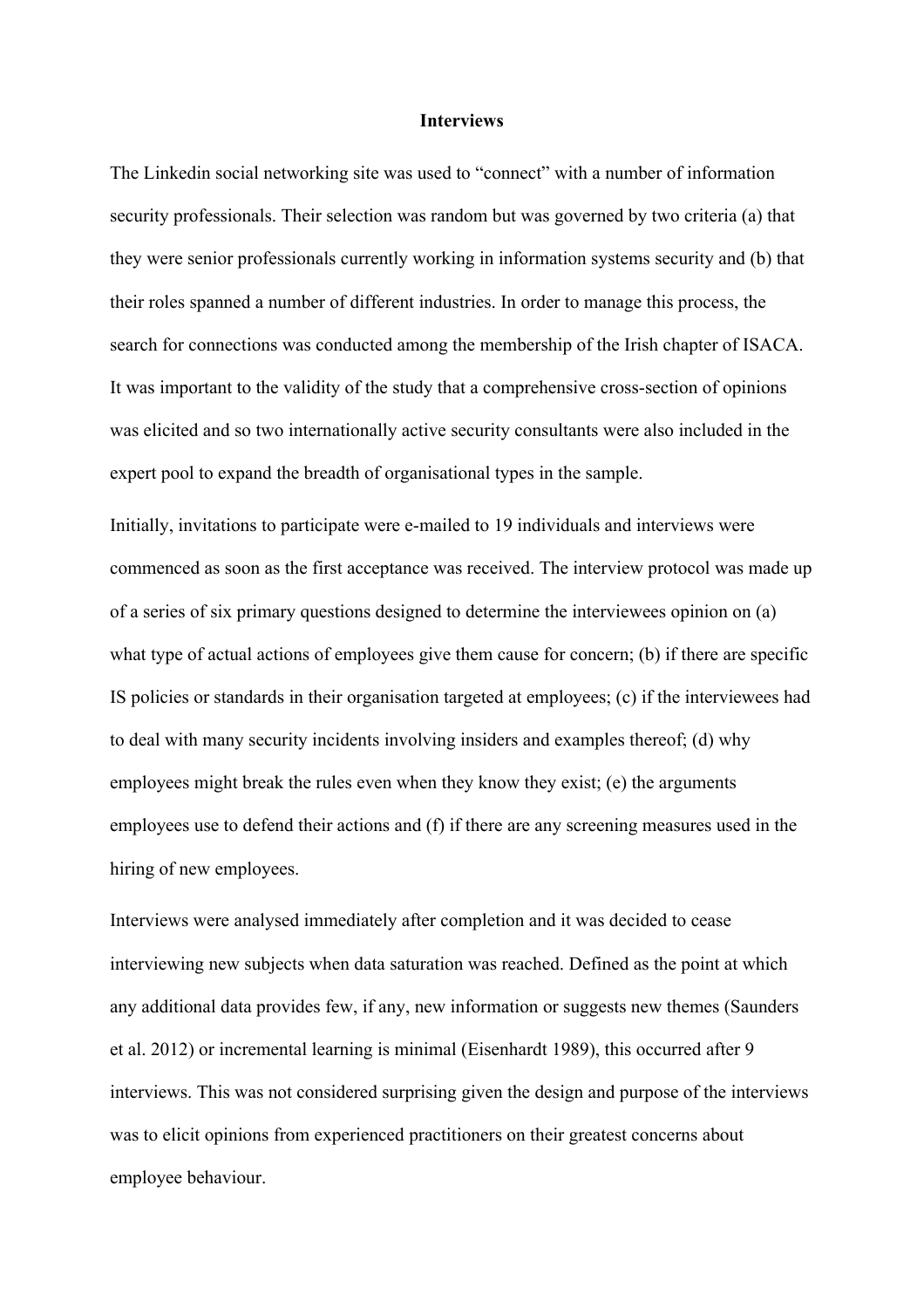| <b>Name</b> | <b>Organisation Description</b>            | <b>Job Title</b>                            |
|-------------|--------------------------------------------|---------------------------------------------|
| TechCo      | Software application development           | Global Head of Information Security         |
| ScienCo     | Multinational scientific manufacturing     | Senior IS Infrastructure Manager            |
| PackCorp    | Packaging multinational                    | Group Information Security Officer          |
| LeisCorp    | Gaming multinational                       | <b>Information Security Manager</b>         |
| Consult1    | <b>Information Security Consultant</b>     | Owner                                       |
| FinInst     | <b>Banking</b>                             | Chief Information Security Officer          |
| MajorCo     | Manufacturing & Distribution multinational | Head of Information Security                |
| BankCo      | <b>Banking</b>                             | VP Information Security, IT Risk & Controls |
| Consult2    | <b>Security Consultant</b>                 | Owner                                       |

## **Table 1.** Interviewee Demographic Details

In general, interviewees opined that the insider threat was a major issue but initially equivocated on whether malicious behaviour was of significance. On the subject of nonmalicious behaviours, the majority opinion was that factors like convenience, the trend towards a data mobility culture and the fact that there are now more employees who believe they are 'tech-savvy' contributes to the problem. A flavour of some of the comments in this regard is shown in Table 2 below.

| <b>Type</b>       | <b>Reason</b> | <b>Comment</b>                                                                                                                                                     |  |  |  |
|-------------------|---------------|--------------------------------------------------------------------------------------------------------------------------------------------------------------------|--|--|--|
| Non-<br>Malicious | Tech Savvy    | "We implemented a block of all cloud storage and then we found that people used<br>the TOR network to bypass our web filter, so that they can still get to the web |  |  |  |
|                   |               | version of Dropbox" (TechCo)                                                                                                                                       |  |  |  |
|                   |               | "I worked with one company and the HR manager was very proud that she was                                                                                          |  |  |  |
|                   |               | backing up all the HR and payroll files every night onto a USB stick. I said 'very                                                                                 |  |  |  |
|                   |               | good and do you store that in your fire-proof safe or do you keep it securely off-                                                                                 |  |  |  |
|                   |               | site' and she says 'oh no it's kept securely off-site' and I went 'very good and                                                                                   |  |  |  |
|                   |               | how do you do that?' and she went 'well I put it in my gym bag and I bring it<br>home with me every day'" (Consult 1)                                              |  |  |  |
|                   | Convenience   | [On the dangers of free wift – specifically in Boston Logan Airport] "It's                                                                                         |  |  |  |
|                   |               | notorious. So you see something that says "Massport free Wi-Fi" and you go for                                                                                     |  |  |  |
|                   |               | it – next thing you've bought a lawnmower in Utah. It's bananas, right? And it's                                                                                   |  |  |  |
|                   |               | <i>constant.</i> " (ScienCo)                                                                                                                                       |  |  |  |
|                   |               | "You might have guys in all parts of the organisation, not just in the IT                                                                                          |  |  |  |
|                   |               | department, but in a branch somewhere who'll just say  'Ah look, I don't need                                                                                      |  |  |  |
|                   |               | to use that, sure I'll just use wi-fi or whatever' so that's a huge thing" (FinInst)                                                                               |  |  |  |
|                   | Data          | "As email has proliferated, as people have gotten their own email addresses,                                                                                       |  |  |  |
|                   | Mobility      | people are still sending stuff to their personal email address when they shouldn't                                                                                 |  |  |  |
|                   |               | be doing so" (MajorCo)                                                                                                                                             |  |  |  |
|                   |               | "You can break into three worlds: Personal email, social media and storage                                                                                         |  |  |  |
|                   |               | <i>websites. They are your threats.</i> " (LeisureCo)                                                                                                              |  |  |  |

**Table 2.** Examples of 'non-malicious' internal security violations

At this point it is worth noting that literature and research methodologies would have us believe that enquiries of this kind may be limited in what they can determine, due to the sensitive nature of the topic (Kotulic and Clark 2004) and the reluctance of interviewees to let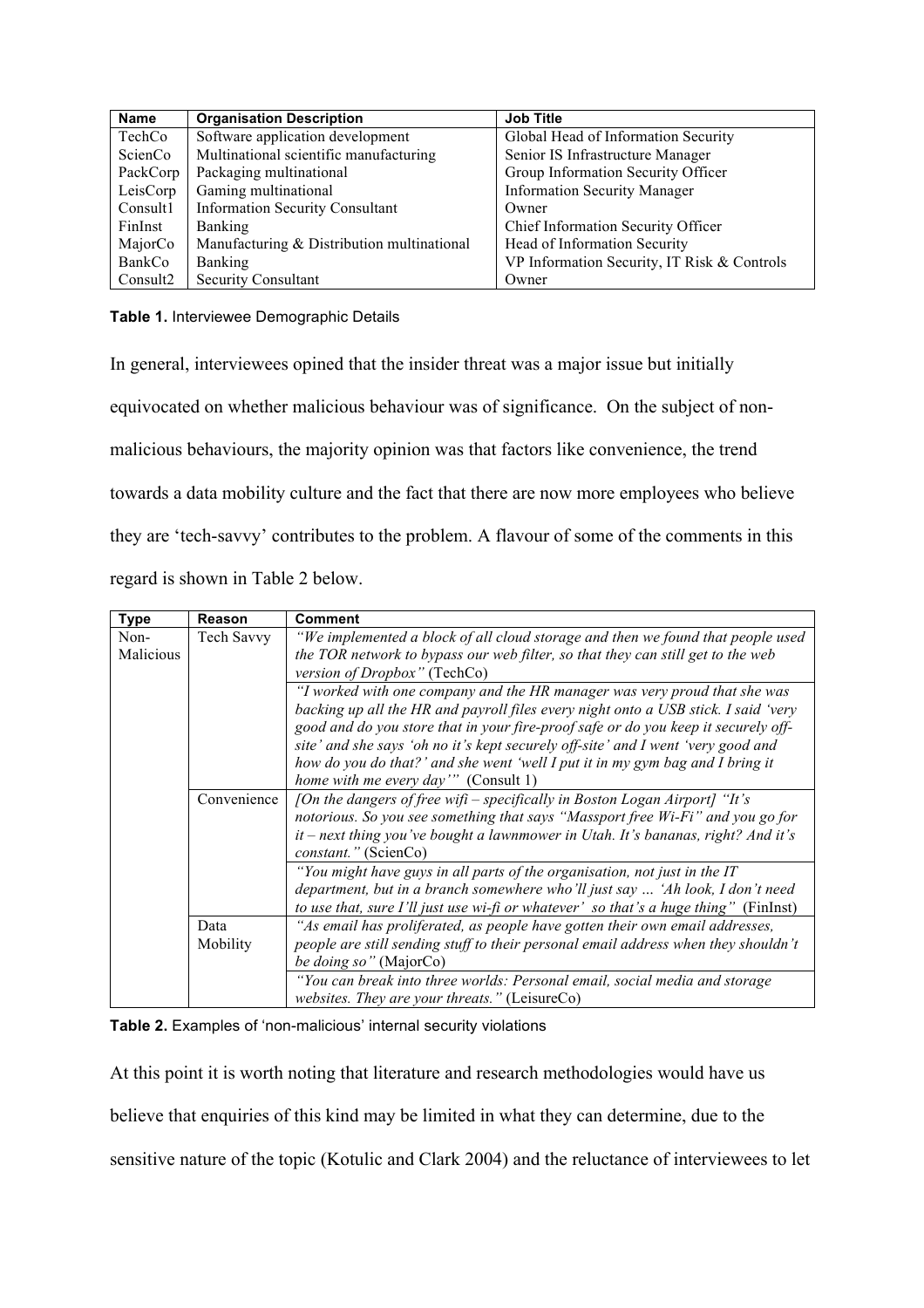outsiders study their potential security issues (Posey et al. 2011). Therefore, it was anticipated that the findings of this section of the study would only relate to non-malicious behaviours. Crucially however, we also found that malicious behaviour was a major concern for those interviewed. Malicious harming of the organisation was alluded to several times during nearly every interview, with perimeter security being a major issue. Traditionally, perimeter security has been regarded as a concern relating to external actors but now it also forms part of the insider threat. Specifically, employees 'stealing' information, data, and intellectual property represent a real concern, particularly in the context of the disgruntled or displaced employee.

| Malicious | Personal Gain  | "The insider threat has probably moved away from misuse to using the             |
|-----------|----------------|----------------------------------------------------------------------------------|
|           |                | computers for personal gain or for fraud. I think that's going to become even    |
|           |                | more likely over time"(PackCorp)                                                 |
|           |                | "We have had security breaches with either staff leaving the company and         |
|           |                | they've taken confidential information with them like customer lists and stuff   |
|           |                | like that, or in one or two cases where staff have stolen source code and        |
|           |                | intellectual property  and in one case went to set up their own company          |
|           |                | doing the same type of business, using the source code they had taken  or        |
|           |                | taken source code from an internal system that the company was using             |
|           |                | and then the staff member gave it to his brother who set up a company            |
|           |                | providing this software as a business solution"(Consult2)                        |
|           |                | "When people have decided to leave an organisation or the organisation has       |
|           |                | decided to let them go, that they send home a brain-dump of a lot of their       |
|           |                | stuff - so I've come across instances of source code, of strategic plans, of     |
|           |                | people's CVs and it's all around the topic that people are preparing             |
|           |                | <i>themselves for in their next life</i> " (BankCo)                              |
|           | Disgruntlement | "there will always be disgruntled employees and it's something we are aware      |
|           |                | of  when we go with our quarterly updates to the board the disgruntled           |
|           |                | employee mightn't be at the top of the list like it would have been 3-4 years    |
|           |                | ago, but it's still a risk" (FinInst)                                            |
|           |                | you always have the disgruntled leaver factor and that is genuinely an           |
|           |                | issue  now people who don't have privileges on systems, it's not so much a       |
|           |                | big deal, because there's not so much damage they can do but  y' know the        |
|           |                | other concern is people deliberately stealing information. So it's one thing to  |
|           |                | send your information to your own Gmail account, but the fact that we now        |
|           |                | have things like oneDrive for Business and you can fire up all of these files to |
|           |                | your oneDrive account - pull them down when you get home, have no                |
|           |                | traceability on them  even if we had Data Loss Prevention (DLP) software         |
|           |                | if DLP was looking specifically at email it wouldn't show up this  and if        |
|           |                | you go off to a competitor and you are a sales or marketing person, you're       |
|           |                | pulling that proprietary information or even planning information for the        |
|           |                | following financial year and bringing it to your competitors  or to your         |
|           |                | new employers" (MajorCo)                                                         |

**Table 3.** Examples of 'malicious' internal security violations

The difficulty in obtaining complete and open responses in information security studies has

long been problematic (Crossler et al. 2013; Guo et al. 2011). Bearing this in mind it was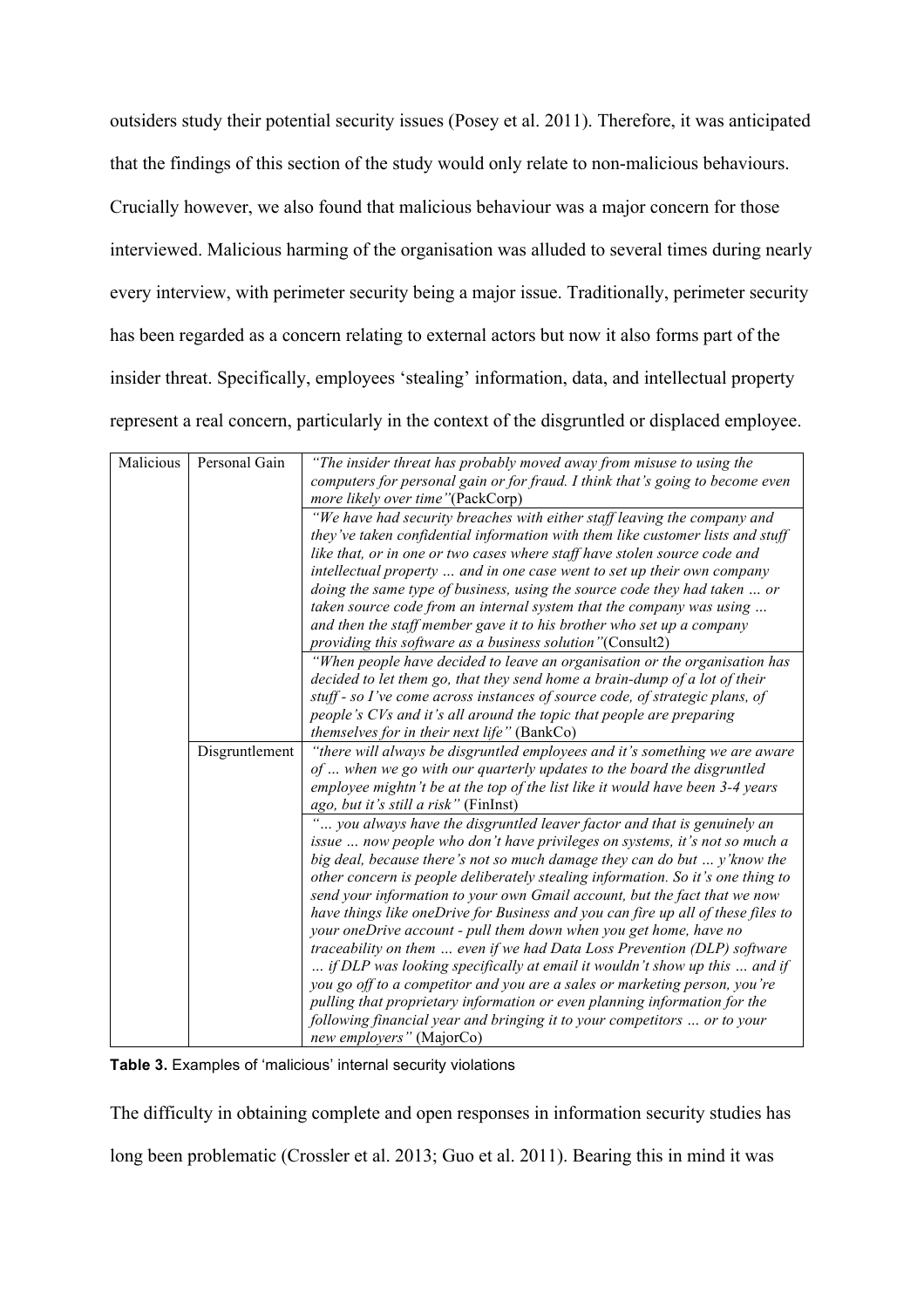therefore not surprising that when pressed on malicious threats, interviewees indicated that it was a real concern but in general showed a certain amount of reticence in divulging details or examples. This may be because asking people responsible for information security about what concerns them in relation to employee behaviours is effectively something that requires more than a modicum of self-reflection and self-criticism, if they are to answer honestly. Paradoxically this seems to be more pronounced in relation to non-malicious behaviours, presumably because practitioners feel that they should be able to prevent these from happening. Therefore, in an effort to get a better understanding of the relative importance of each of the behaviours, rather than simply confirming that they exist, a logical next step was to introduce a layer of anonymity. This formed the second part of our "contextual" investigation – using an anonymised survey instrument.

## **Mini - Survey**

A very parsimonious questionnaire was prepared which contained, in addition to some demographic questions, a list and brief description of 11 insider threats (derived from the findings of the previously conducted interviews). These were exclusively of the type categorised as 'non-malicious' – a research strategy that was adopted because what was being sought from respondents was a ranking of the seriousness of offences and it was assumed that all malicious acts would be regarded as extremely serious. The 11 offences offered for rating are shown in Table 4 below.

|                | <b>Name</b>       | <b>Organisation Description</b>                                            |  |
|----------------|-------------------|----------------------------------------------------------------------------|--|
|                | Email $(1)$       | employees / contractors emailing the organisation's                        |  |
|                |                   | information to an unsecured email (such as their home address) in order to |  |
|                |                   | work on information off-site                                               |  |
| $\mathcal{L}$  | Email $(2)$       | contractors setting up auto-forwarding of emails to alternative email      |  |
|                |                   | addresses when away from the office                                        |  |
| 3              | <b>USB Backup</b> | employees / contractors using USB memory storage to 'backup' sensitive     |  |
|                |                   | organisation data                                                          |  |
| $\overline{4}$ | Other Mobile      | employees / contractors using 'tablets' or 'phablets' to work on           |  |
|                | Devices           | organisation data                                                          |  |
| 5              | Social Media (1)  | employees / contractors using social media without approval and thus       |  |
|                |                   | exposing the organisation to possible phishing attacks                     |  |
| 6              | Social Media (2)  | employees / contractors publishing inappropriate or sensitive              |  |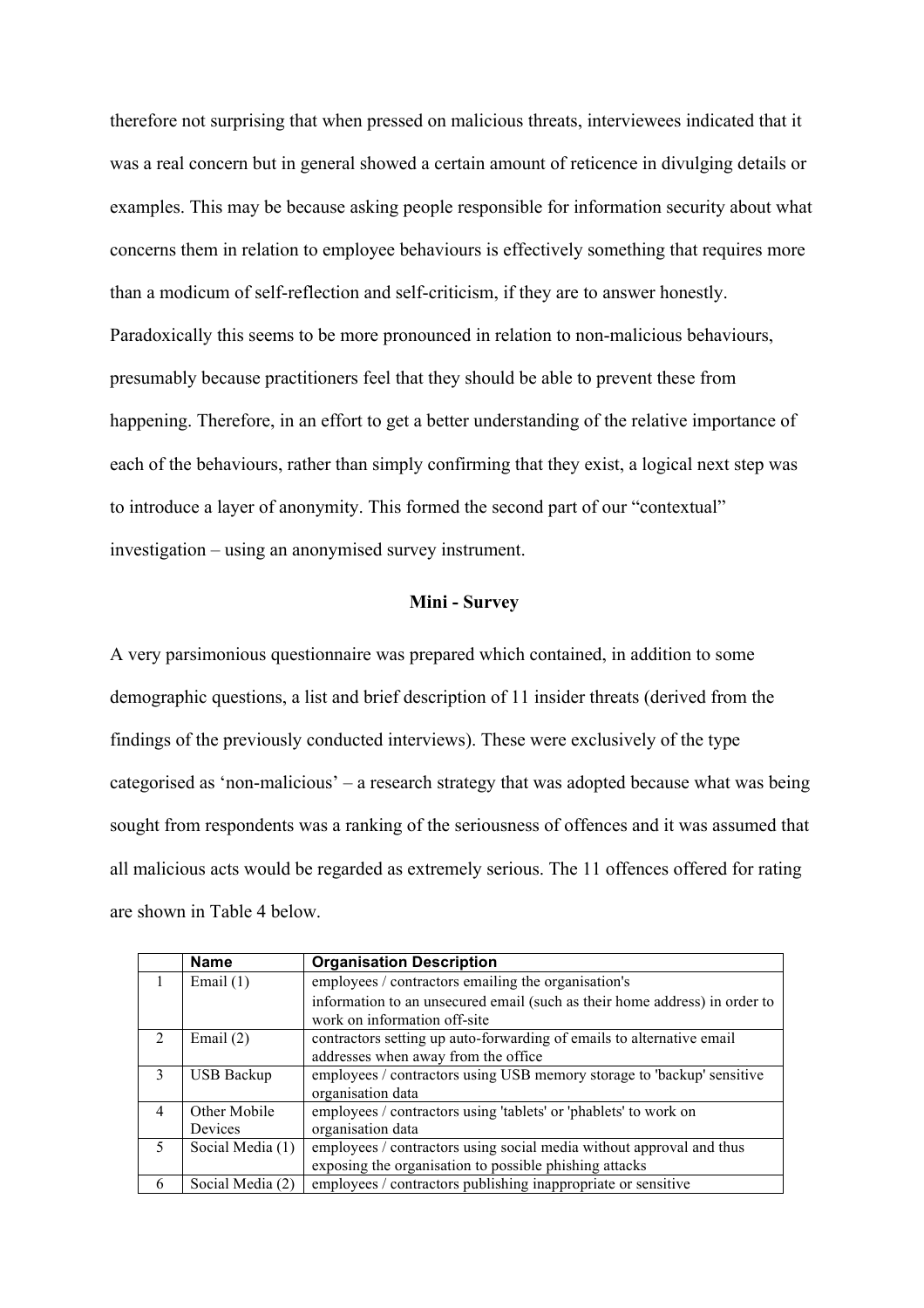|    |                 | organisational information on social media platforms                    |  |
|----|-----------------|-------------------------------------------------------------------------|--|
|    | Remote Login    | employees / contractors installing software to enable their own         |  |
|    |                 | unauthorised remote login                                               |  |
| 8  | Wi-Fi $(1)$     | employees / contractors using public unsecured or unapproved wi-fi      |  |
|    |                 | networks to conduct organisation business                               |  |
| 9  | Wi-Fi $(2)$     | employees / contractors creating their own unsecured wi-fi networks     |  |
| 10 | Cloud Storage   | employees / contractors using unauthorised online data storage services |  |
| 11 | <b>Browsers</b> | employees / contractors availing of services such as the TOR network to |  |
|    |                 | circumvent access control measures                                      |  |

#### **Table 4.** Rating Offences

The questionnaire also contained an open-ended, free form question, requesting respondents to offer their own opinions on the most significant sources of insider threat behaviour. The survey was posted on the ISACA Ireland LinkedIn webpage and over a two-week period received a total of 33 responses.

Approximately one third of the respondents were Information Security Consultants with a similar amount of Information Security Managers and the remainder were spread across General Management, Internal Audit, Risk Management and Security Analysis roles - over 70 per cent of respondents classified their positions as senior or middle management.

The interview instructions asked respondents to rate the "offences" on a 5-point seriousness scale. The instruction on seriousness was further defined as respondents' own opinion of the threat, viewed from the twin perspectives of the likelihood of it occurring and the potential impact on the organisation if it did occur. The scale ranged from 'Not Serious' to 'Extremely Serious', with a midpoint of 'Serious'.

Combining the product of 11 offences and 33 respondents yields a total of 363 responses to potential insider threat behaviours. Of these, only 72 (20%) fall into the categories of "Not Serious" or "A Little Serious" meaning that the remaining 80% represent concerns of significance in the eyes of the sample surveyed. Overall, the number of respondents that rated the offences as serious was relatively evenly spread across the offence categories. However, when we examined the number of responses that categorised offences as "Extremely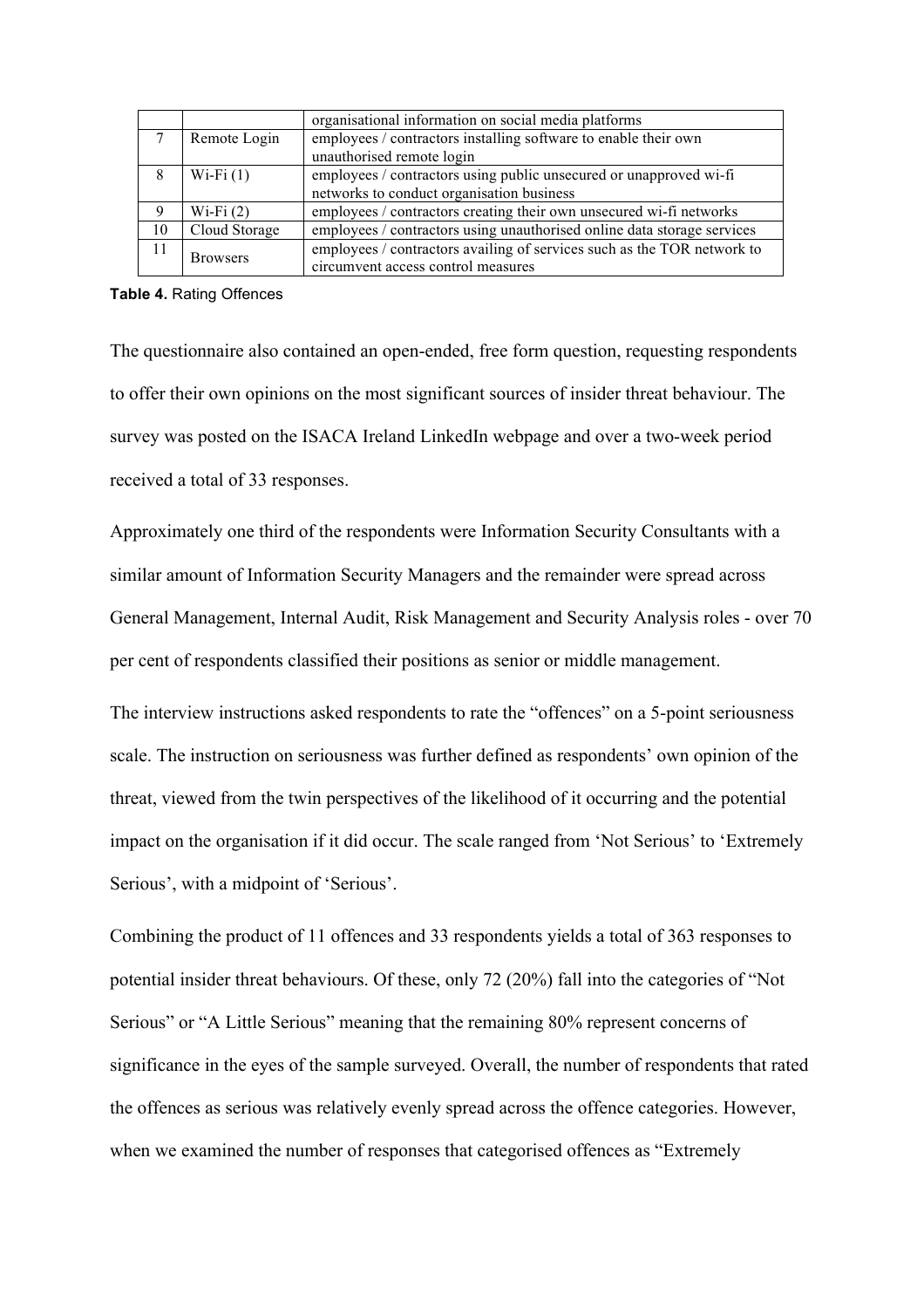Serious", a slightly different picture emerged. The most serious offence according to our sample is the idea of employees or contractors installing software to enable their own unauthorised remote login. This is followed by; employees / contractors creating their own Wi-Fi networks; and using services such as the TOR network to circumvent access control measures. Surprisingly, and contrary to popular opinion, two of the lower scores in this category relate to the use of tablets and "phablet" devices in the conduct of business and the use of unapproved social media or using social media in an inappropriate manner.

| "Offence"<br>(see also Table 4) | <b>Not</b><br><b>Serious</b> | A little<br><b>Serious</b> | <b>Serious</b> | <b>Very</b><br><b>Serious</b> | <b>Extremely</b><br><b>Serious</b> |
|---------------------------------|------------------------------|----------------------------|----------------|-------------------------------|------------------------------------|
| Remote Login                    | 1                            | $\overline{2}$             | $\overline{2}$ | 8                             | 20                                 |
| $Wi-Fi(2)$                      | 0                            | 6                          | 6              | 5                             | 16                                 |
| <b>Browsers</b>                 |                              | 6                          | 4              | 6                             | 16                                 |
| <b>USB Backup</b>               | $\theta$                     | 3                          | 4              | 11                            | 15                                 |
| Social Media (2)                | 0                            | 4                          | 4              | 12                            | 13                                 |
| $Wi-Fi(1)$                      | 2                            | 8                          | $\overline{2}$ | 8                             | 13                                 |
| Cloud Storage                   | 3                            | 6                          | 3              | 8                             | 13                                 |
| Email $(2)$                     |                              | 6                          | 4              | 10                            | 12                                 |
| Email $(1)$                     | 0                            | 3                          | 8              | 11                            | 11                                 |
| Social Media (1)                |                              | 10                         | 5              | 10                            |                                    |
| Other Mobile Devices            |                              | 8                          | 8              | 10                            | 6                                  |
| Totals                          | 10                           | 62                         | 50             | 99                            | 142                                |
|                                 | 72                           |                            | 291            |                               |                                    |
|                                 |                              | 20%                        |                | 80%                           |                                    |

A summary of the responses is shown in Table 5 below.

**Table 5.** Survey Results

While the dataset in this survey is reasonably small, it is noteworthy that it was conducted among a cohort of professionals in the field of information security who, by virtue of their membership of the LinkedIn group, are actually operating in the field. No inducements for participation were offered to respondents, save for an undertaking to revert with the results of the survey, and so the responses are assumed to be truthful.

The open-ended question in the questionnaire simply asked respondents to name and give a brief description of any other additional actions of insiders, which they believed could present a significant security threat. Of the 19 (55%) respondents who offered a view on this question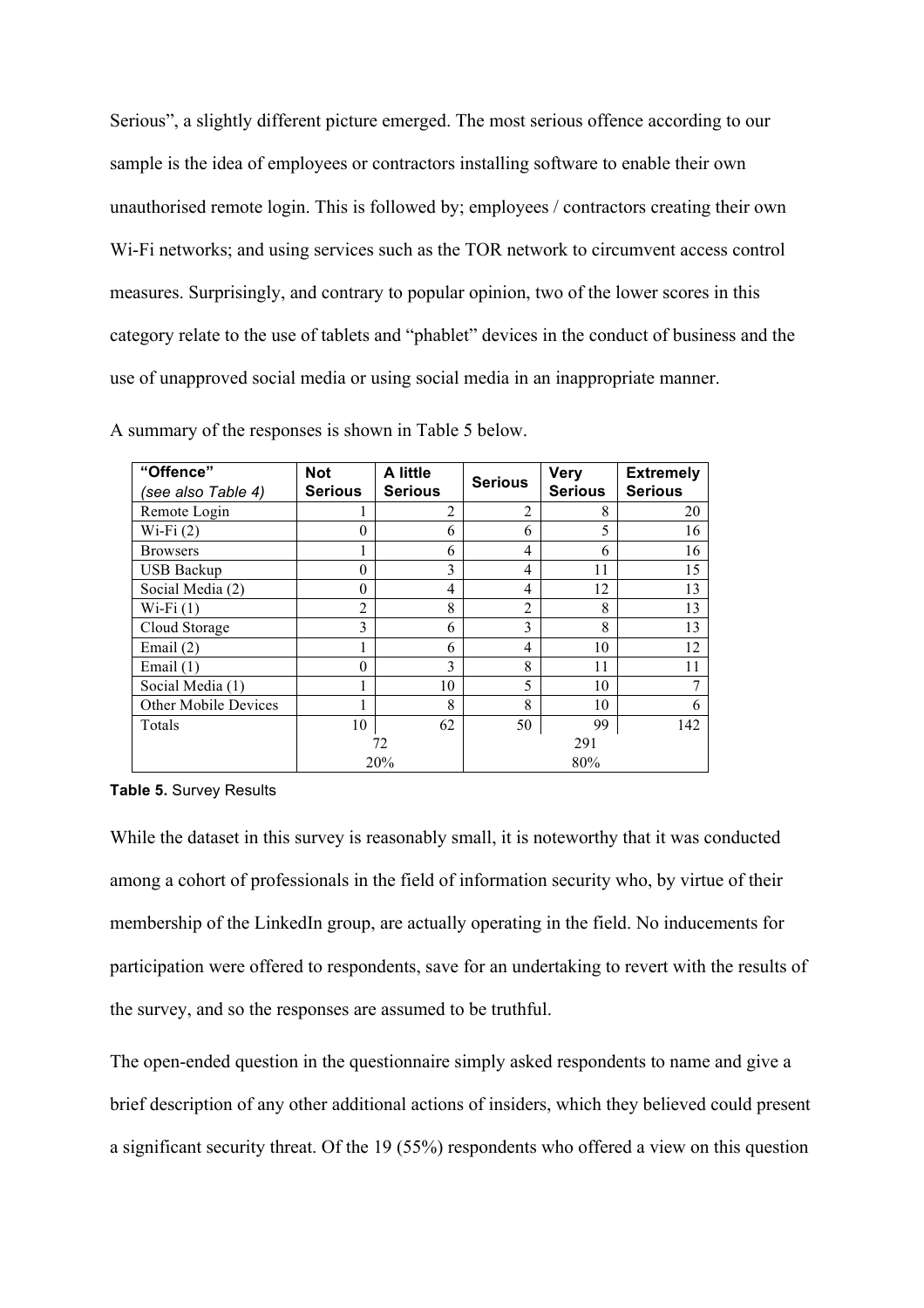the majority related to non-malicious behaviours and mirrored some of those offered for ranking in the earlier section of the questionnaire. Additional non-malicious behaviours included the use of "Shadow IT", "Abuse of access controls", "not using encryption", "carelessness" and "the use of screen-grab tools and unauthenticated printers".

Several respondents only considered this question from a malicious perspective, despite not being prompted to. For example one respondent cited disgruntled employees and the notion of Intellectual Property Plagiarists. Others referred to employees walking out with confidential data or removal of data via unmonitored websites, and two of the survey respondents specified as concerns the downloading and sale of confidential data to competitors / black market and creating backdoors into the enterprise network for unapproved use.

To summarise the data overall, the 'non-malicious' actions of the "insider" that our survey respondents deemed most serious, revolve around the mobility of data, circumventing security controls for convenience purposes, and using third party or open source technologies in the workplace.

On the malicious side the theft of information or intellectual property was the most cited offence in both the interviews and mini-survey, occurring primarily with disgruntled and departing employees. What was surprising was that not only was it a concern, but that information security professionals readily admitted that it worried them. Thus while nonmalicious behaviour of insiders has been the more popular focus for prior behavioural studies in this area, it is our contention that it is remiss to ignore malicious behaviours.

Our findings clearly show that the priorities of information security professionals have changed with regard to the insider threat, and the fact that malicious acts of employees are now openly viewed as a major concern rather than the tacit acknowledgement that they previously received, means that academic research should do likewise.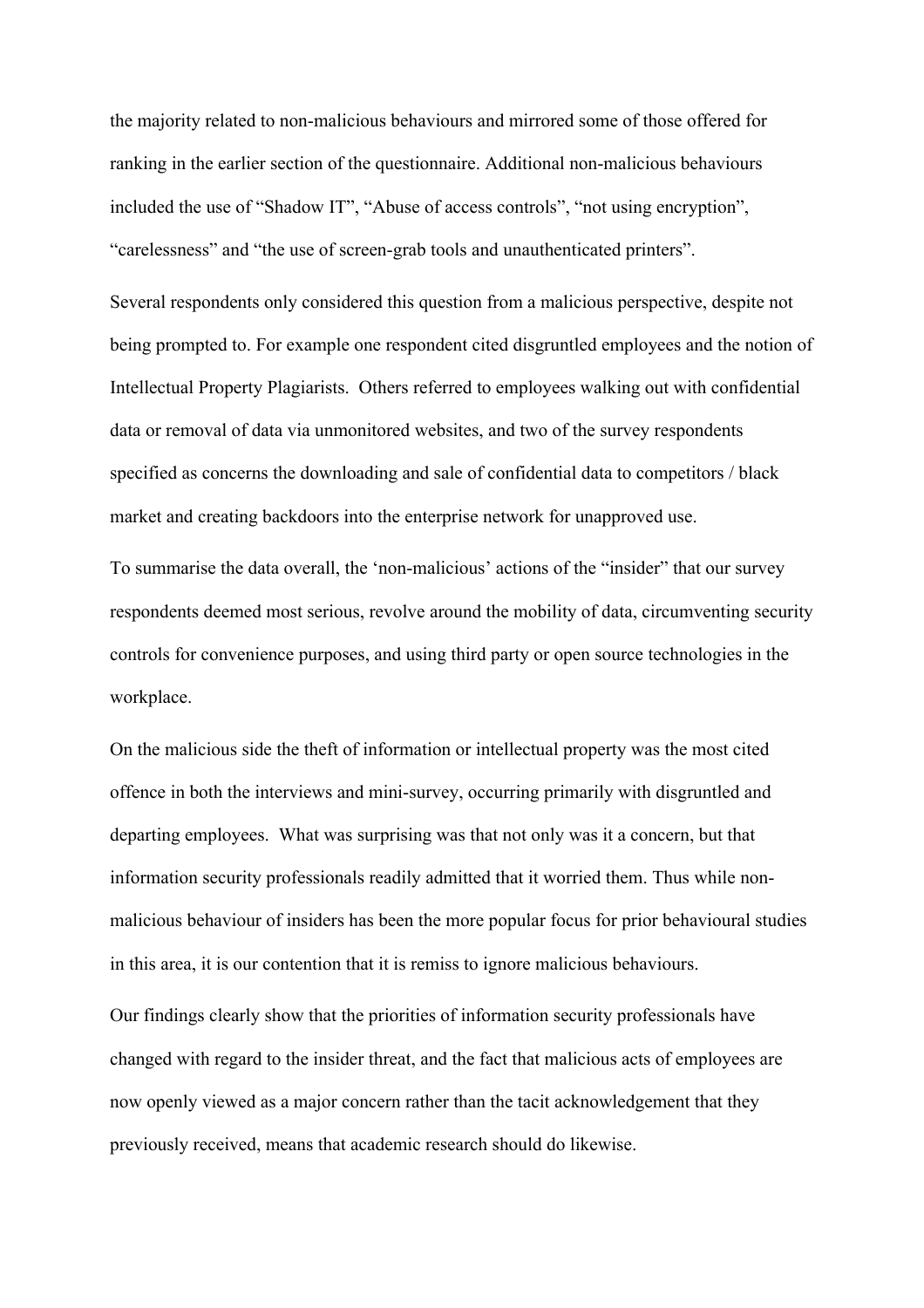Methodologically, a significant amount of such academic research has previously employed the use of hypothetical vignettes (Weber 1992). What this research indicates is that a new set of vignettes, with specifics set firmly in the domain of current security concerns in practice, is needed. Therefore testing our theories requires that this be reflected in our measurement instruments. With this in mind, and drawing on the findings from our empirical work for context, we have developed a series of four vignettes to be used in future studies that are presented in Appendix A to this paper.

## **CONCLUSION**

Although research on malicious behaviour by disgruntled employees has previously been called for (Crossler et al. 2013; Willison and Warkentin 2013) our study is, to the best of our knowledge, one of the first to put it on the research agenda using empirical methods.

A second and equally compelling finding from this research is in relation to the types of rule breaking behaviour that are of greatest concern. This study clearly shows that behaviours examined in much of the prior literature (looking at passwords, sharing logins, sending inappropriate email etc) are no longer alone at the forefront in terms of importance. They have been replaced by behaviours concerning remote login, creation of personal wi-fi networks and circumventing browser controls.

Given the argument in (Siponen and Vance 2014) that studies in this area must measure specific behaviours then these two findings along with the creation of the resulting vignettes represent significant contributions to the field.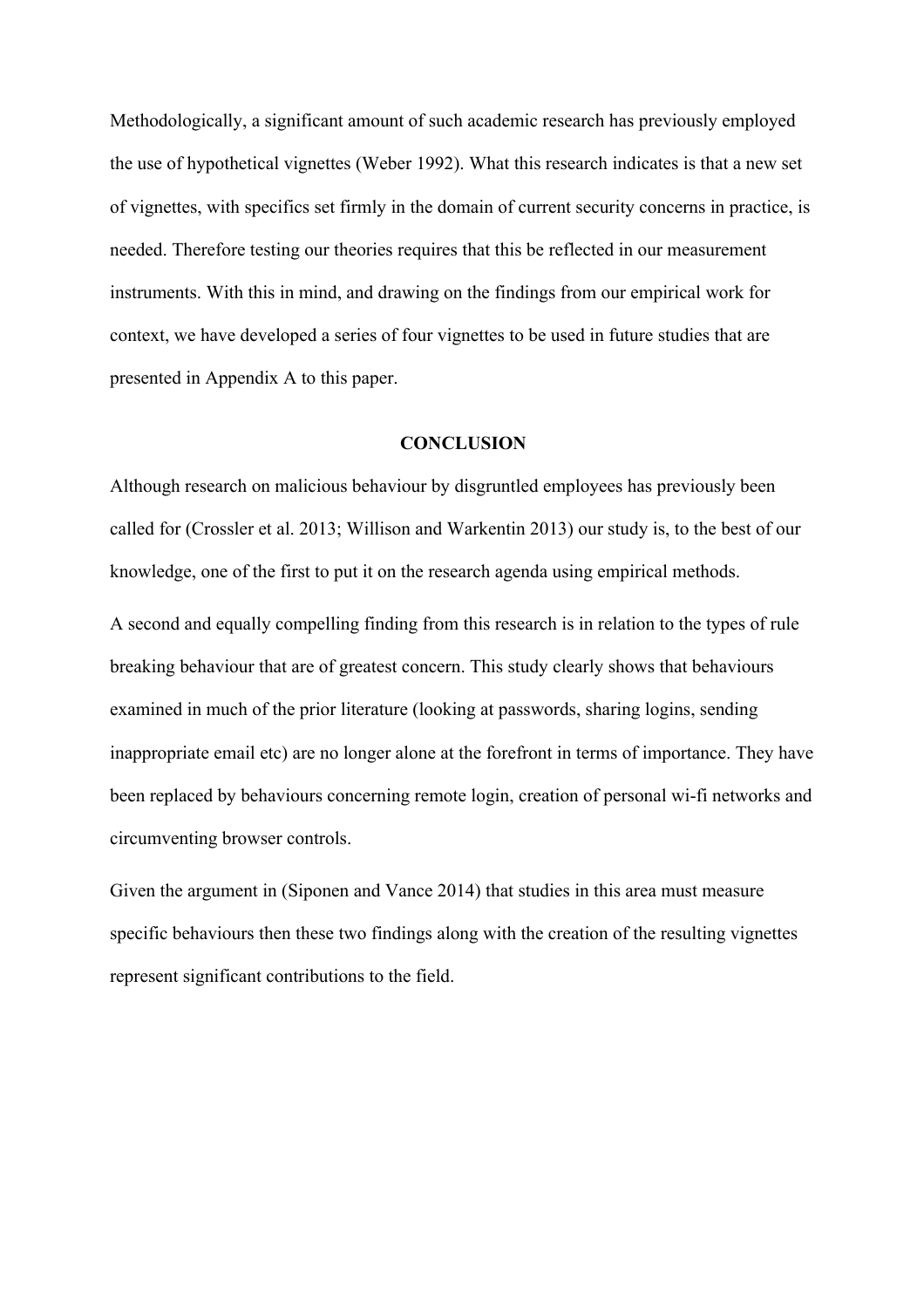# **APPENDIX A – SCENARIOS AND CONSISTENCY CHECK RESULTS**

### **1. Non-Malicious Scenarios**

**Remote Login** (employees / contractors installing software to enable their own unauthorised remote login)

Mike<sup>1</sup> is a manager in a medium sized company and although not from an IT background, he considers himself to be reasonably up to date with modern technology and trends. Because of the demands of his job Mike1 would like to have remote access to the company's servers so that he could work from home in the evenings3. He has submitted an application to the IT department to be granted this access using the company's virtual private network, but he hasn't heard back from the IT department in six months<sup>2</sup>. While browsing the web Mike<sup>1</sup> discovers a website offering free remote control of any computer over the internet and decides to investigate. He knows that it is against the rules in his organisation to load any software on company computers without authorisation<sup>4</sup> but is re-assured by glowing testimonials on the website, so Mike1 goes ahead and downloads the software to both his work and home computer giving himself remote access<sup>5</sup>.

• **Wi-Fi** (employees / contractors creating their own unsecured wi-fi networks)

Peter<sup>1</sup> is a branch manager in busy company with branches nationwide. Recently the branch has expanded and Peter1 hired some new clerical staff, but has had difficulty arranging appropriate accommodation. Head-office supplied the branch with a 'portable' office unit but he is frustrated by the inaction of the Head-Office IT department in installing the necessary wiring and connections for the computers in the new office2. He knows that it is against company rules for anyone other than IT department personnel to install computer-networking equipment4 but he is worried about the upcoming end-of-year reporting requirements<sup>3</sup>. Previously Peter<sup>1</sup> successfully set up his own home Wi-Fi network, so he buys the equipment necessary from the local computer store to extend the network wirelessly into the new office. Peter<sup>1</sup> then proceeds to install the Wi-Fi network extension during his lunchtime neglecting to change the default password5. He is pleased to inform the staff after lunch that they are now connected in their new office.

|     | Number of times character's name mentioned $=$ 4                                 |
|-----|----------------------------------------------------------------------------------|
| 2   | Manipulation in the story $=$ Impatience                                         |
| 3   | Motivation for the act non-malicious?<br>* See definition of non-malicious below |
| 4   | Explicit that the act is against company rules                                   |
| 5   | Phrase that says the act was performed by the character                          |
| 160 | Wordcount                                                                        |

### **Definition of Non-Malicious**

According to Guo (2011), Non Malicious Security Violations are characterised as being: (a) *intentional* – differentiating them from accidental violations; (b) *self-benefitting without malicious intent* – or not intending to harm the company or indeed personally profit at the company's expense; (c) *voluntary* – end users know they are breaking the rules; (d) *Have the potential to cause damage or present a security risk*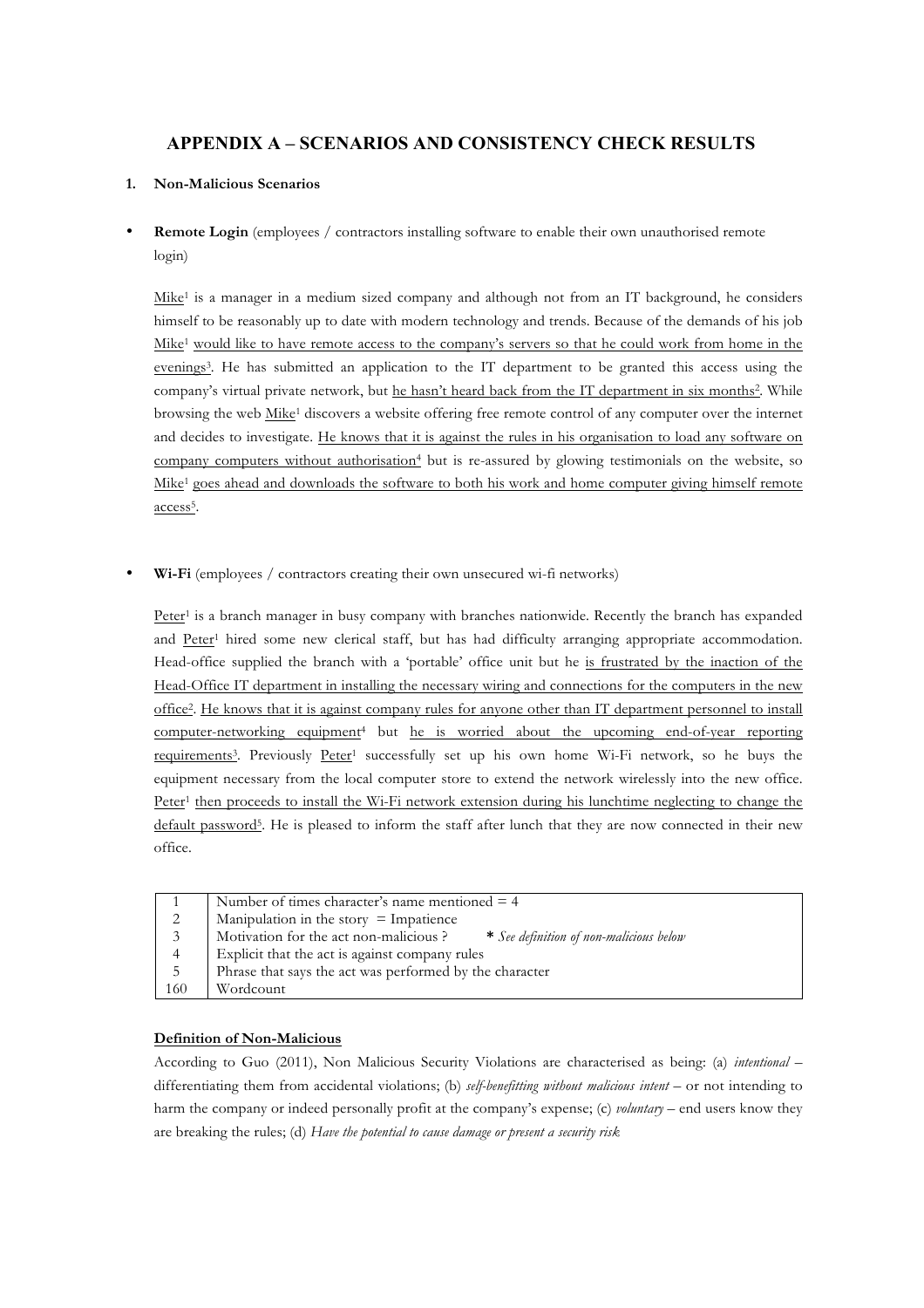### **2. Malicious Scenarios**

#### • **Disgruntlement / personal gain**

John1 has worked for Buildco plc for the past 25 years preparing bids for major construction projects. Despite being central to the success of the company, John<sup>1</sup> is annoyed that he remains in middle management while several people he mentored are senior managers<sup>2</sup>. He has been approached by a rival company to join their senior management and has secretly accepted their offer. Buildco plc has strict rules around confidentiality whereby only senior management make the final adjustments to bids which are then not seen by anybody else. However, John's<sup>1</sup> current boss regularly asks him to help her finalise her bids. During a recent meeting, when his boss was called from the office for a private call, John<sup>1</sup>, who is aware of the company's strict policy on confidentiality4, emailed the file that they were working on, from her computer to his contact in the rival construction company (and deleted the email)<sup>5</sup>, so his new prospective new employers could win the contract<sup>3</sup>.

#### • **Disgruntlement / personal gain II**

Tom1 has worked in the accounts department of the same company since he left school. However, despite being excellent at his job Tom1 hasn't progressed significantly, continually being passed over by others with professional qualifications2. Early on in his career Tom1developed a habit of bringing work home in his briefcase and recently he has taken to uploading the details of most of his daily work to a shared cloud storage drive. Although he knows that this is against the company rules<sup>4</sup>, his boss has a habit of ringing him outside of office hours and demanding answers to questions so he feels that this rule violation is necessary. Recently, a rival company has approached Tom<sup>1</sup> with a job offer, which he has accepted. However, before handing in his notice, he downloads all the information from the cloud storage drive to his personal laptop<sup>5</sup>, thinking that being armed with this information might help him to get ahead in his new job3.

|                | Number of times character's name mentioned $=$ 4                       |
|----------------|------------------------------------------------------------------------|
| 2              | Manipulation in the story $=$ Annoyance                                |
| 3 <sup>7</sup> | Motivation for the act malicious ? * See definition of malicious below |
| 4              | Explicit that the act is against company rules?                        |
| 5              | Phrase that says the act was performed by the character                |
| 160            | Wordcount                                                              |

## **Definition of Malicious**

Guo's (2011), characterisation of Non Malicious Security Violations can also be used to frame Malicious Violations by substituting "*with malicious intent*" for "*without malicious intent*" in part (b) of the definition and so are characterised here as: (a) *intentional*; (b) *self-benefitting with malicious intent*; (c) *voluntary*; (d) *Have the potential to cause damage or present a security risk* .

In defining "*with malicious intent*" we take note of the fact that Guo (2011) excluded from his definition of nonmalicious acts, those acts that are unethical and benefit the end user at the organisation's expense, and so they are included in the definition of malicious security violations.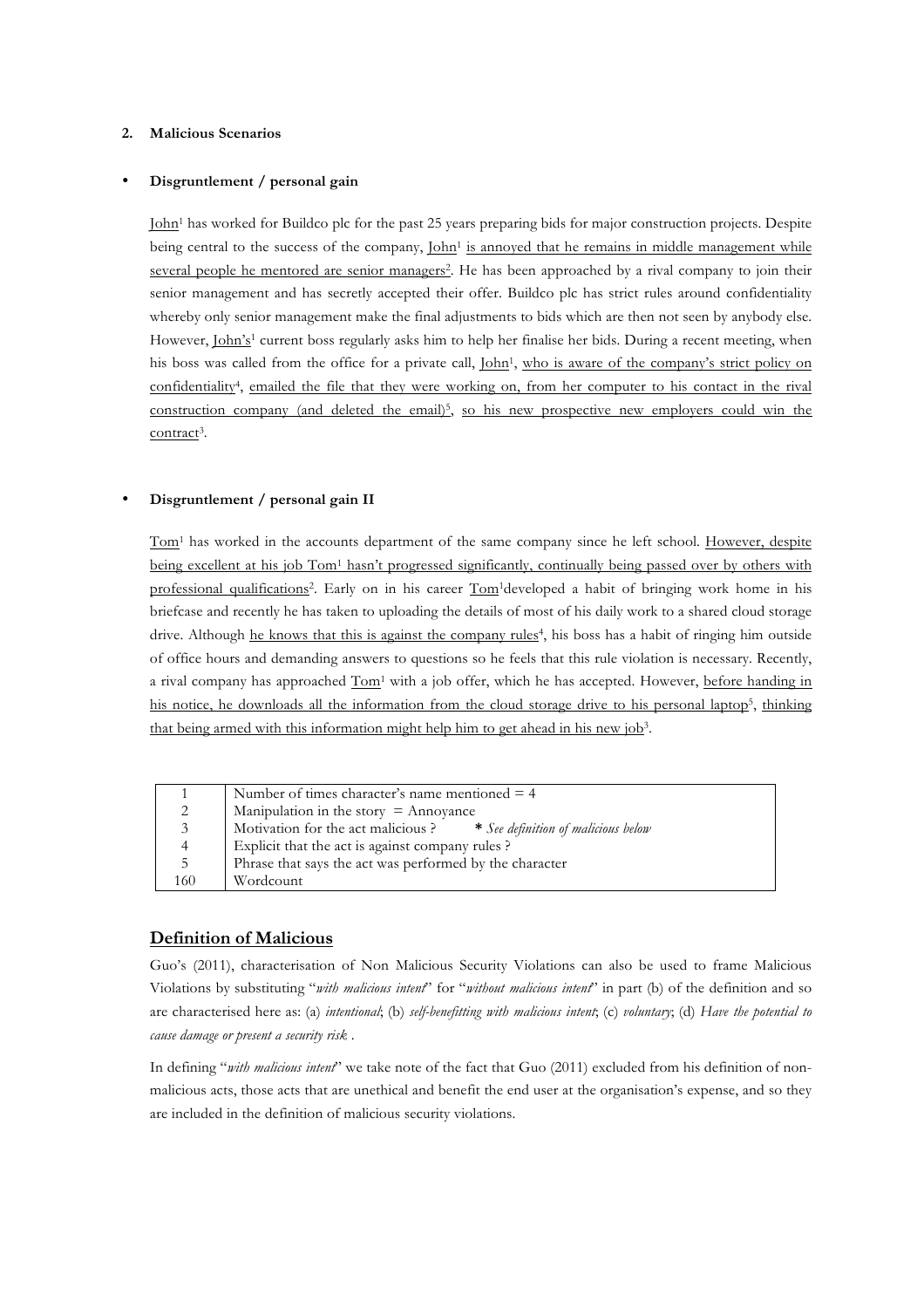#### **REFERENCES**

Alavi, M., and Weiss, I.R. 1985. "Managing the Risks Associated with End-User Computing," *Journal of Management Information Systems*), pp. 5-20.

Banham, R. 2015. "Why CIOs Should Be Happy About Shadow IT." *FORBES* Retrieved 30/06/2015, 2015, from http://www.forbes.com/sites/centurylink/2015/05/04/why-cios-should-be-happy-about-shadow-it/

- Barlow, J.B., Warkentin, M., Ormond, D., and Dennis, A.R. 2013. "Don't Make Excuses! Discouraging Neutralization to Reduce IT Policy Violation," *Computers & Security* (39:Part B), Nov, pp. 145-159.
- Bulgurcu, B., Cavusoglu, H., and Benbasat, I. 2010. "Information Security Policy Compliance: An Empirical Study of Rationality-Based Beliefs and Information Security Awareness," *MIS Quarterly* (34:3), Sep, pp. 523-548.
- Cavusoglu, H., Mishra, B., and Raghunathan, S. 2005. "The Value of Intrusion Detection Systems in Information Technology Security Architecture," *Information Systems Research* (16:1), Mar, pp. 28-46.
- Cavusoglu, H., Raghunathan, S., and Cavusoglu, H. 2009. "Configuration of and Interaction between Information Security Technologies: The Case of Firewalls and Intrusion Detection Systems," *Information Systems Research* (20:2), Jun, pp. 198- 217.
- Cheng, L.J., Li, Y., Li, W.L., Holm, E., and Zhai, Q.G. 2013. "Understanding the Violation of IS Security Policy in Organizations: An Integrated Model Based on Social Control and Deterrence Theory," *Computers & Security* (39:Part B), Nov, pp. 447-459.
- Crossler, R.E., Johnston, A.C., Lowry, P.B., Hu, Q., Warkentin, M., and Baskerville, R. 2013. "Future Directions for Behavioral Information Security Research," *Computers & Security* (32), Feb, pp. 90-101.
- D'Arcy, J., and Devaraj, S. 2012. "Employee Misuse of Information Technology Resources: Testing a Contemporary Deterrence Model," *Decision Sciences* (43:6), Dec, pp. 1091-1124.
- D'Arcy, J., and Herath, T. 2011. "A Review and Analysis of Deterrence Theory in the IS Security Literature: Making Sense of the Disparate Findings," *European Journal of Information Systems* (20:6), Nov, pp. 643-658.
- D'Arcy, J., and Hovav, A. 2009. "Does One Size Fit All? Examining the Differential Effects of IS Security Countermeasures," *Journal of Business Ethics* (89:1), May, pp. 59-71.
- D'Arcy, J., Hovav, A., and Galletta, D. 2009. "User Awareness of Security Countermeasures and Its Impact on Information Systems Misuse: A Deterrence Approach," *Information Systems Research* (20:1), Mar, pp. 79-98.
- Doll, W.J., and Torkzadeh, G. 1988. "The Measurement of End-User Computing Satisfaction," *MIS Quarterly* (12:2), Jun, pp. 259-274.
- Edwards, C. 2013. "Identity the New Security Perimeter," *Computer Fraud & Security*:9), Sep, pp. 18-19.
- Eisenhardt, K.M. 1989. "Building Theories from Case-Study Research," *Academy of Management Review* (14:4), Oct, pp. 532- 550.
- FBI, and DHS. 2014. "Increase in Insider Threat Cases Highlight Significant Risks to Business Networks and Proprietary Information." Retrieved 22 Nov 2015, 2015, from http://www.ic3.gov/media/2014/140923.aspx
- Fürstenau, D., and Rothe, H. 2014. "Shadow IT Systems: Discerning the Good and the Evil," in: *European Conference on Information Systems (ECIS)*. Tel Aviv, Israel.
- Guo, K.H., Yuan, Y.F., Archer, N.P., and Connelly, C.E. 2011. "Understanding Nonmalicious Security Violations in the Workplace: A Composite Behavior Model," *Journal of Management Information Systems* (28:2), Fal, pp. 203-236.
- Harrington, S.J. 1996. "The Effect of Codes of Ethics and Personal Denial of Responsibility on Computer Abuse Judgments and Intentions," *MIS Quarterly* (20:3), Sep, pp. 257-278.
- Hovav, A., and D'Arcy, J. 2012. "Applying an Extended Model of Deterrence across Cultures: An Investigation of Information Systems Misuse in the Us and South Korea," *Information & Management* (49:2), Mar, pp. 99-110.
- Hu, Q., Xu, Z., Dinev, T., and Ling, H. 2011. "Does Deterrence Work in Reducing Information Security Policy Abuse by Employees?," *Communications of the ACM* (54:6), pp. 54-60.
- Kotulic, A.G., and Clark, J.G. 2004. "Why There Aren't More Information Security Research Studies," *Information & Management* (41:5), May, pp. 597-607.
- Lee, Y., and Larsen, K.R. 2009. "Threat or Coping Appraisal: Determinants of SMB Executives' Decision to Adopt Anti-Malware Software," *European Journal of Information Systems* (18:2), Apr, pp. 177-187.
- Liao, Q.Y., Luo, X., Gurung, A., and Li, L. 2009. "Workplace Management and Employee Misuse: Does Punishment Matter?," *Journal of Computer Information Systems* (50:2), Win, pp. 49-59.
- Limayem, M., and Hirt, S.G. 2003. "Force of Habit and Information Systems Usage: Theory and Initial Validation," *Journal of the Association for Information Systems* (4:1), pp. 65-97.
- Loch, K.D., Carr, H.H., and Warkentin, M.E. 1992. "Threats to Information-Systems Todays Reality, Yesterdays Understanding," *MIS Quarterly* (16:2), Jun, pp. 173-186.
- McCarthy, B. 2002. "New Economics of Sociological Criminology," *Annual Review of Sociology* (28:1), pp. 417-442.
- Nagin, D.S., and Paternoster, R. 1993. "Enduring Individual-Differences and Rational Choice Theories of Crime," *Law & Society Review* (27:3), pp. 467-496.
- Nasuni. 2014. "Shadow IT in the Enterprise." Retrieved 30/06/2015, 2015, from http://www.nasuni.com/resource/shadow-itin-the-enterprise/
- Paternoster, R., and Simpson, S. 1996. "Sanction Threats and Appeals to Morality: Testing a Rational Choice Model of Corporate Crime," *Law & Society Review* (30:3), pp. 549-583.
- Posey, C., Bennett, R.J., and Roberts, T.L. 2011. "Understanding the Mindset of the Abusive Insider: An Examination of Insiders' Causal Reasoning Following Internal Security Changes," *Computers & Security* (30:6-7), Sep-Oct, pp. 486-497.
- Rebollo, O., Mellado, D., and Fernandez-Medina, E. 2012. "A Systematic Review of Information Security Governance Frameworks in the Cloud Computing Environment," *Journal of Universal Computer Science* (18:6), 2012, pp. 798-815.